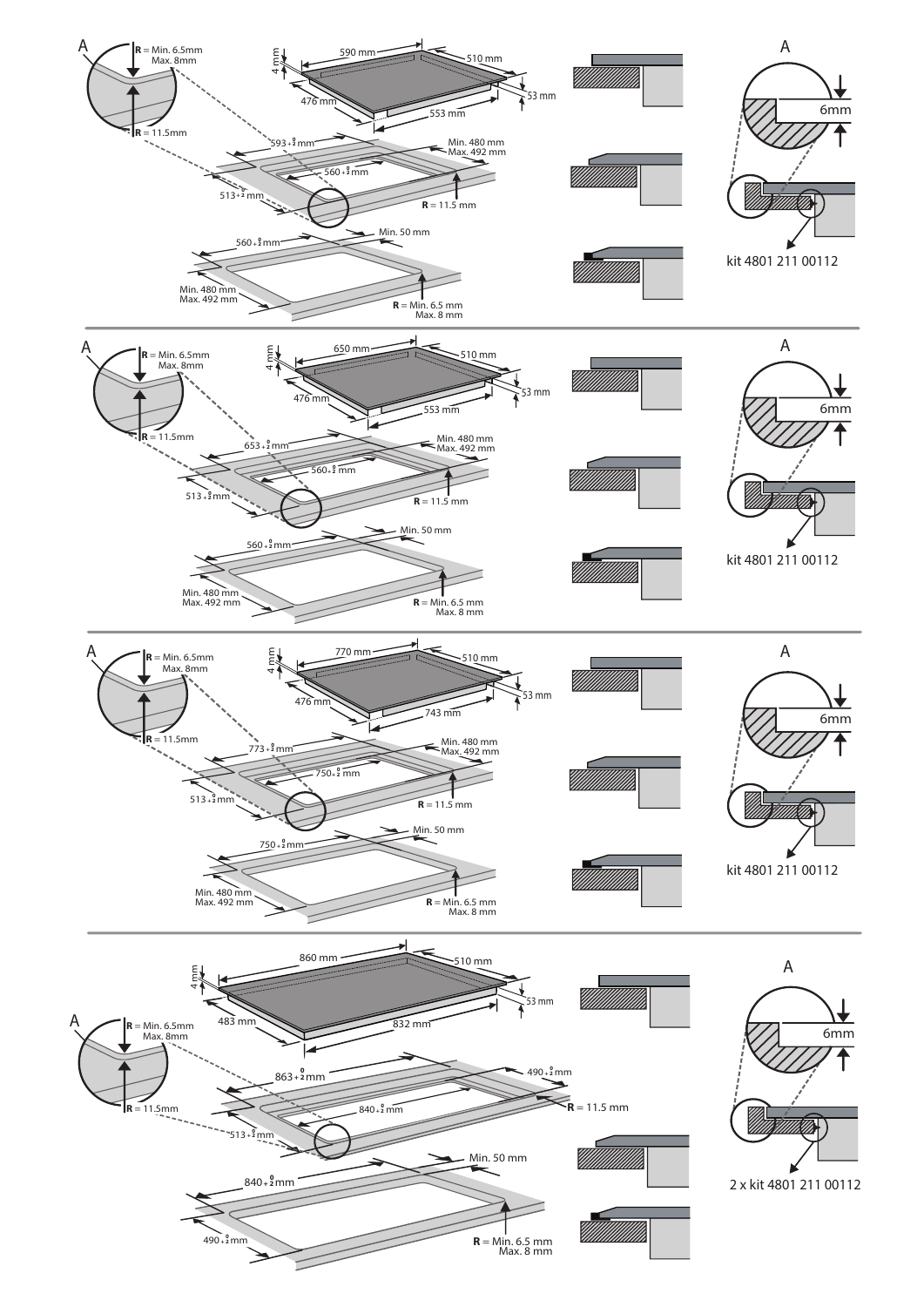

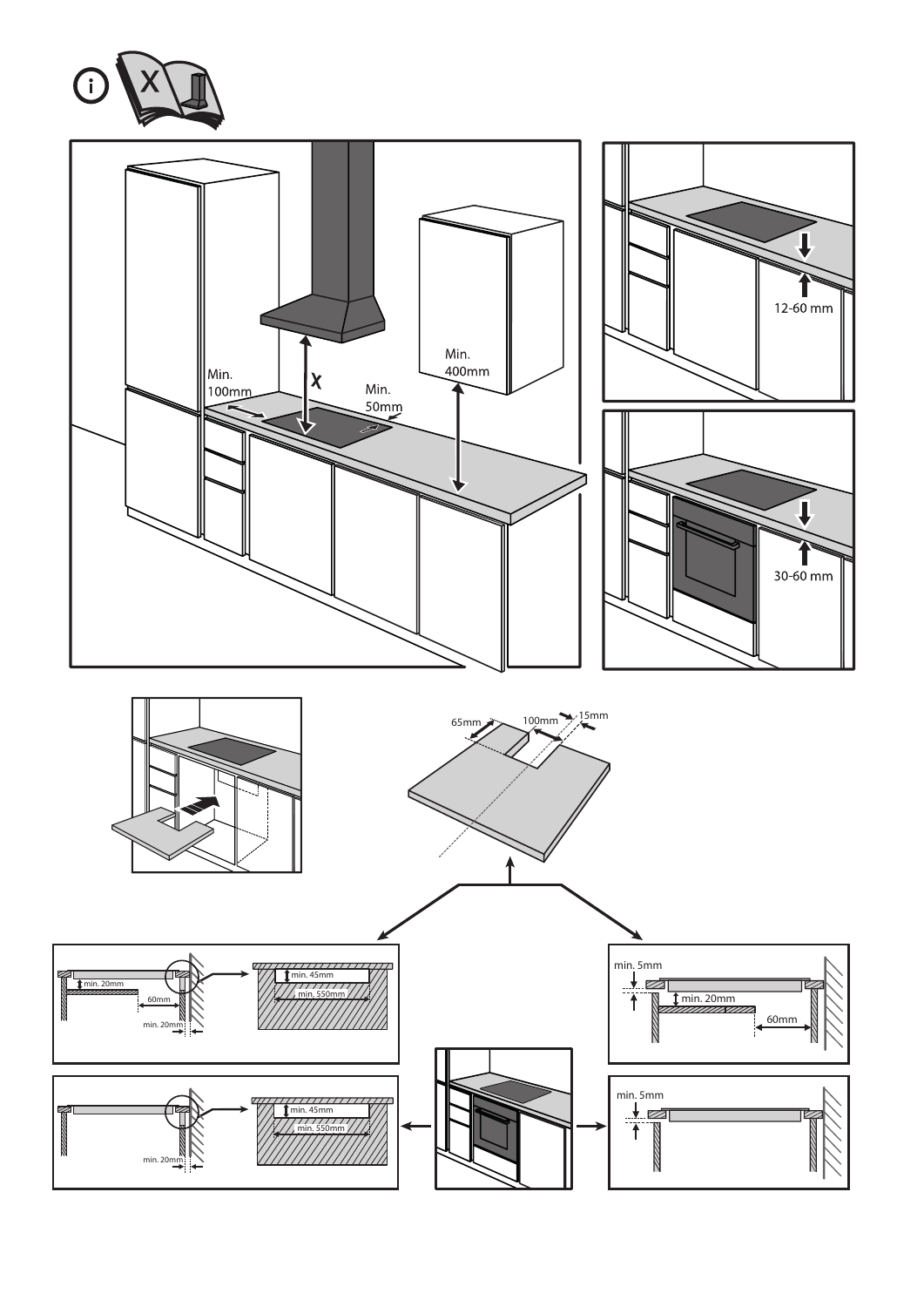



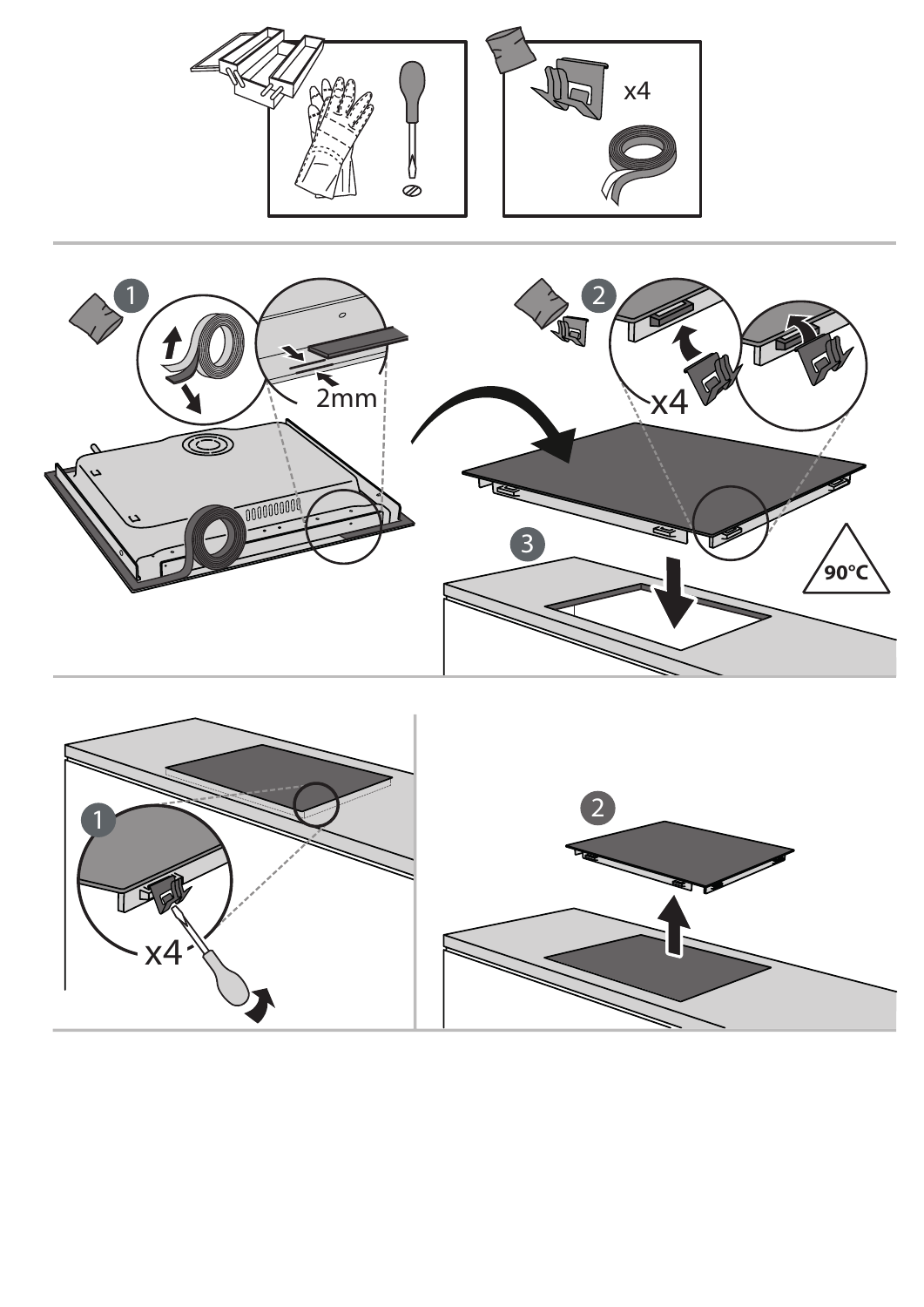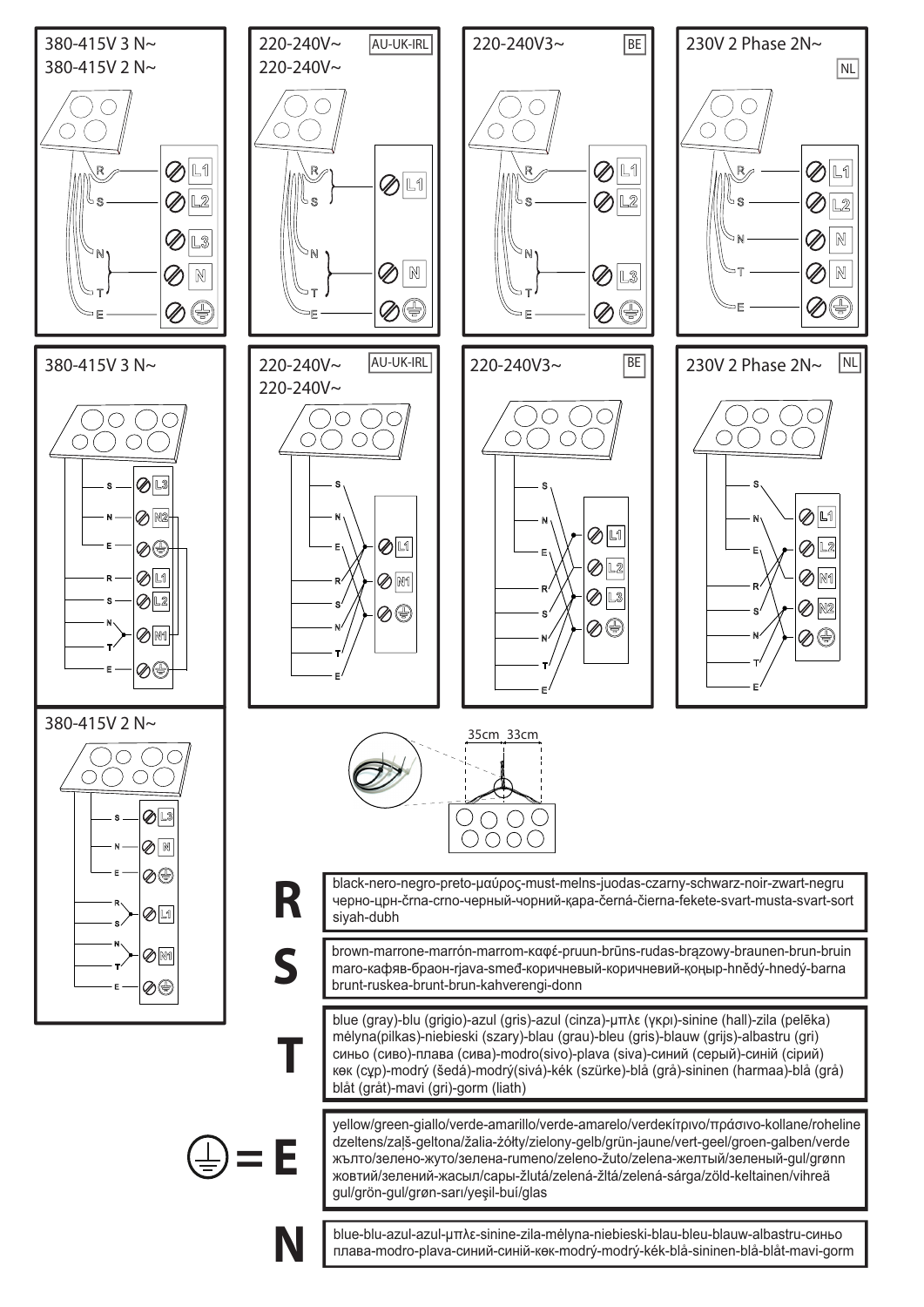Before using the appliance, read these safety instructions. Keep them nearby for future reference. These instructions and the appliance itself provide important safety warnings, to be observed at all times. The manufacturer declines any liability for failure to observe these safety instructions, for inappropriate use of the appliance or incorrect setting of controls.

Very young children (0-3 years) should be kept away from the appliance. Young children (3-8 years) should be kept away from the appliance unless continuously supervised. Children from 8 years old and above and persons with reduced physical, sensory or mental capabilities or lack of experience and knowledge can use this appliance only if they are supervised or have been given instructions on safe use and understand the hazards involved. Children must not play with the appliance. Cleaning and user maintenance must not be carried out by children without supervision.

**△ WARNING:** The appliance and its accessible parts become hot during use. Care should be taken to avoid touching heating elements.

Children less than 8 years of age shall be kept away unless continuously supervised.

WARNING: If the hob surface is cracked, do not use the appliance - risk of electric shock.

WARNING: Danger of fire: Do not store items on the cooking surfaces.

**A** CAUTION: The cooking process has to be supervised. A short cooking process has to be supervised continuously.

WARNING: Unattended cooking on a hob with fat or oil can be dangerous - risk of fire. NEVER try to extinguish a fire with water: instead, switch off the appliance and then cover flame e.g. with a lid or a fire blanket.

 $\triangle$  Do not use the hob as a work surface or support. Keep clothes or other flammable materials away from the appliance, unitl all the components have cooled down completely - risk of fire.

Metallic objects such as knives, forks, spoons and lids should not be placed on the hob surface since they can get hot.

After use, switch off the hob element by its control and do not rely on the pan detector.

# **PERMITTED USE**

**A** CAUTION: the appliance is not intended to be operated by means of an external switching device, such as a timer, or separate remote controlled system.

 $\triangle$  This appliance is intended to be used in household and similar applications such as: staff kitchen areas in shops, offices and other working environments; farm houses; by clients in hotels, motels, bed & breakfast and other residential environments.

# **SAFETY INSTRUCTIONS IMPORTANT TO BE READ AND OBSERVED EN**

 $\Delta$  No other use is permitted (e.g. heating rooms). **A** This appliance is not for professional use. Do not use the appliance outdoors.

#### **INSTALLATION**

 $\triangle$  The appliance must be handled and installed by two or more persons - risk of injury. Use protective gloves to unpack and install - risk of cuts.

 $\triangle$  Installation, including water supply (if any), electrical connections and repairs must be carried out by a qualified technician. Do not repair or replace any part of the appliance unless specifically stated in the user manual. Keep children away from the installation site. After unpacking the appliance, make sure that it has not been damaged during transport. In the event of problems, contact the dealer or your nearest After-sales Service. Once installed, packaging waste (plastic, styrofoam parts etc.) must be stored out of reach of children - risk of suffocation. The appliance must be disconnected from the power supply before any installation operation - risk of electric shock. During installation, make sure the appliance does not damage the power cable - risk of fire or electric shock. Only activate the appliance when the installation has been completed.

 $\triangle$  Carry out all cabinet cutting operations before fitting the appliance and remove all wood chips and sawdust.

 $\Delta$  If the appliance is not installed above an oven, a separator panel (not included) must be installed in the compartment under the appliance.

# **ELECTRICAL WARNINGS**

 $\Delta$  It must be possible to disconnect the appliance from the power supply by unplugging it if plug is accessible, or by a multi-pole switch installed upstream of the socket in accordance with the wiring rules and the appliance must be earthed in conformity with national electrical safety standards. Do not use extension leads, multiple sockets or adapters. The electrical components must not be accessible to the user after installation. Do not use the appliance when you are wet or barefoot. Do not operate this appliance if it has a damaged power cable or plug, if it is not working properly, or if it has been damaged or dropped.

 $\triangle$  If the supply cord is damaged, it must be replaced with an identical one by the manufacturer, its service agent or similarly qualified persons in order to avoid a hazard - risk of electric shock.

# **CLEANING AND MAINTENANCE**

WARNING: Ensure that the appliance is switched off and disconnected from the power supply before performing any maintenance operation; never use steam cleaning equipment - risk of electric shock.

 $\triangle$  Do not use abrasive or corrosive products, chlorine-based cleaners or pan scourers.